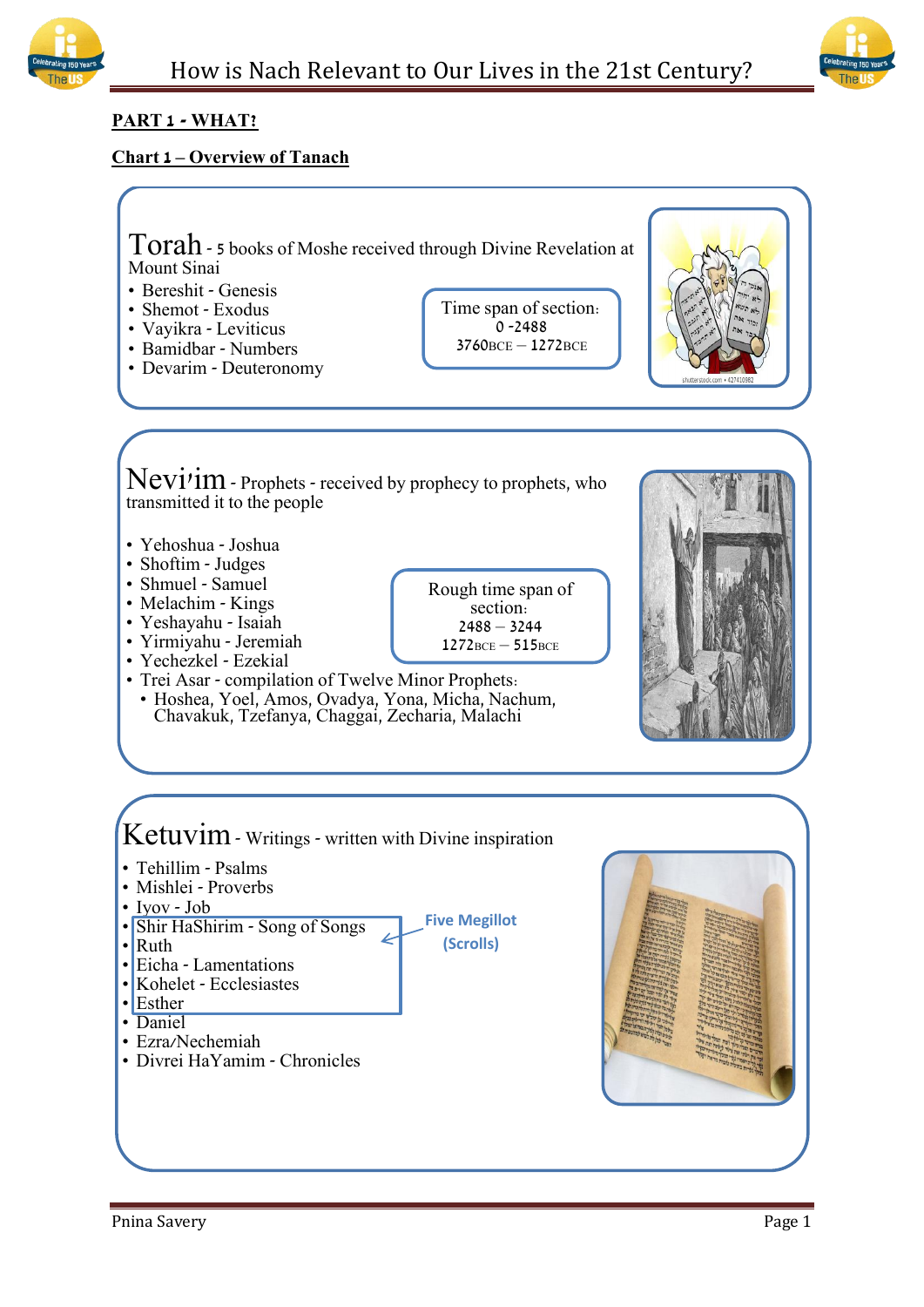# **PART 2 – WHY?**

Nach is not a history book, it is a moral guide full of life lessons on how to conduct ourselves. How do we know this?

## **a) Chazal state it is relevant to future generations**

### **.1 תלמוד בבלי מסכת מגילה דף יד עמוד א**

ותו ליכא? והכתיב ויהי איש אחד מן הרמתים צופים - אחד ממאתים צופים שנתנבאו להם לישראל! - מיהוה טובא הוו. כדתניא: הרבה נביאים עמדו להם לישראל, כפלים כיוצאי מצרים, אלא, נבואה שהוצרכה לדורות - נכתבה, ושלא הוצרכה - לא נכתבה

### **1. Babylonian Talmud Tractate Megilla 14a**

Were there no more? But it is written "And there was one man from Ramathaim-zophim" (I Samuel 1:1), one [e*ḥ*ad] of two hundred [mata'im] prophets [tzofim] who prophesied on behalf of the Jewish people. There were more prophets, as it is taught in a *baraita*: Many prophets arose for the Jewish people, double the number who left Egypt. However, only prophecy that was needed for future generations was written, but that which was not needed, was not written.

### **b) Key historical information is left out**

### **c) Timescale shows focus is on the message, not the history**

### **Chart 2 – Timescale of the Torah<sup>1</sup>**

| <b>Bereshit</b> | Shemot    | ∨avıkra | Bamidbar     | Devarım |
|-----------------|-----------|---------|--------------|---------|
| 2309<br>vears   | .40 years | days    | 39.<br>years | weeks   |

### **d) So why don't we study Nach more?**

#### **.2 שמות פרק לא**

יח) וַיִּתְּן אל־מֹשׂה **כּכִלתוֹ** לִדְבֵּר אִתּוֹ בַּהֵר סִינַּי שְׁנֵי לִחִת הַעִדת לַחִת אִבן כִּתְבִים בַּאֲצַבַּע אַלקים

### **2. Exodus Chapter 31**

When He **finished** speaking with him on Mount Sinai, He gave Moses the two tablets of the Pact, stone tablets inscribed with the finger of God.

#### **.3 רש"י על שמות לא:יח**

ככלתו כתיב חסר, שנמסרה לו תורה במתנה ככלה לחתן, שלא היה יכול ללמוד כולה בזמן מועט :ככלתו כזה. דבר אחר מה כלה מתקשטת בעשרים וארבעה קשוטין, הן האמורים בספר ישעיה )ישעיה ג יח - כד( אף תלמיד חכם צריך להיות בקי בעשרים וארבעה ספרים

#### **3. Rashi on Exodus 31:18**

When He had finished: **Heb. לתוַֹכ ְּכ.] This word should be spelled לותוַּכ ְּכ. Here, however,] it**  is spelled defectively [without the first "vav"], as if to be read: הְכָלָתוֹ, [meaning] like his **bride**, for the Torah was delivered to him [Moses] as a gift, as a bride [is given] to a bridegroom, because [otherwise] he could not have learnt it all in such a short time (Tanchuma, Ki Thissa 18). Another explanation: Just as a bride is adorned with twenty-four ornaments [i.e.,] the ones listed in the book of [Isaiah \(3:18-](https://www.chabad.org/15934#v18)22), so too must a Torah scholar be adorned with the twenty-four books [of the Scriptures, i.e., possess the knowledge of the entire Scriptures] (Tanchuma, Ki Thissa 16).

**Tandara<br><sup>1</sup> Data taken from Torah le'Am Study Guide**